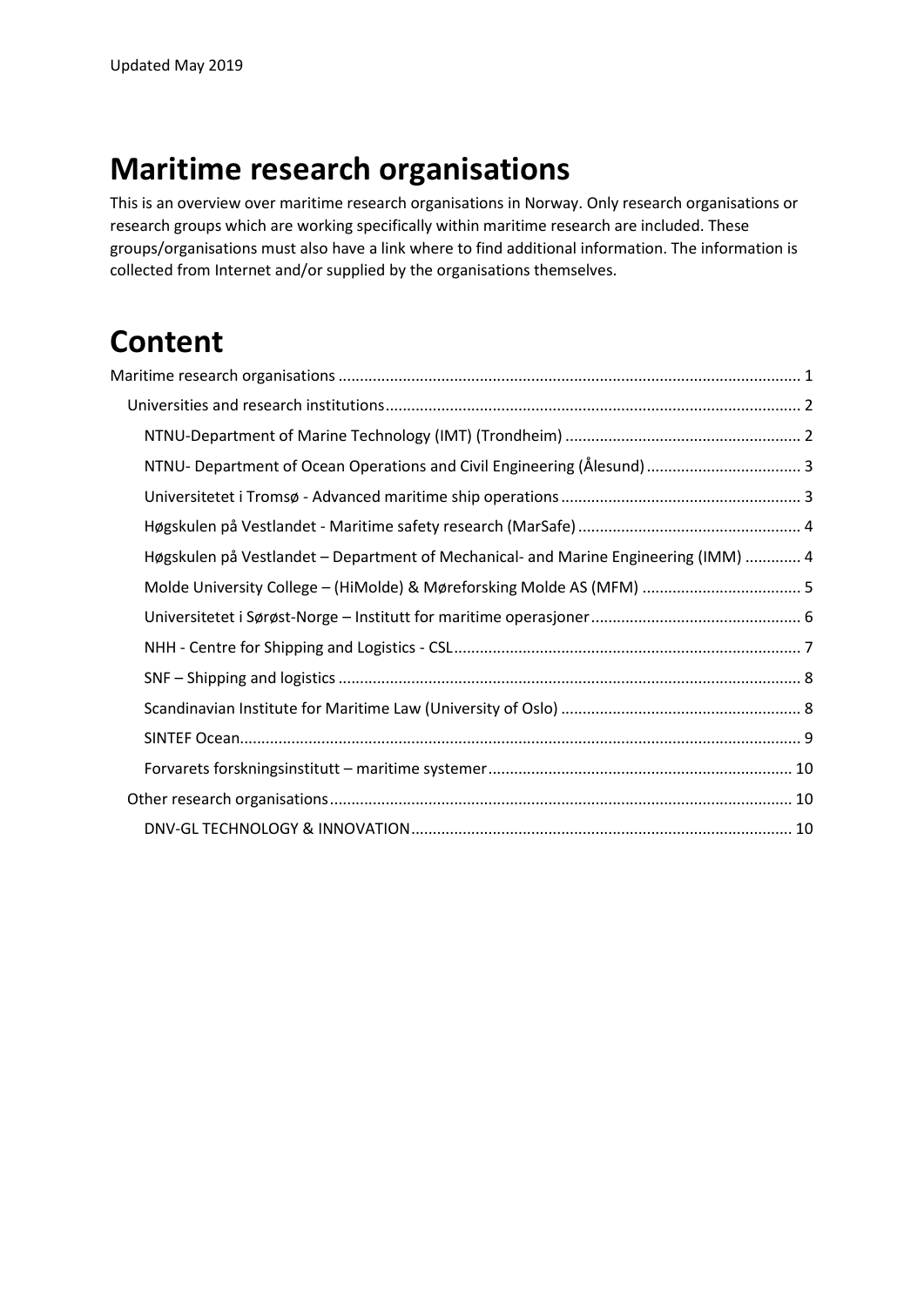# <span id="page-1-0"></span>**Universities and research institutions**

# <span id="page-1-1"></span>**[NTNU-Department of Marine Technology \(IMT\) \(Trondheim\)](https://www.ntnu.edu/imt)**

The Department of Marine Technology (IMT) at NTNU educates and conducts research about methods and techniques that facilitate the assessment and development of technical and operational solutions for Norway's biggest export industries: oil and gas extraction at sea, ship technology with corresponding equipment industry, fisheries technology and aquaculture technology.

The department also conducts research into newer developments; including offshore renewable energy (wind, wave, and current), coastal infrastructure such as floating bridges, and marine robotics for mapping and monitoring the ocean environment, including polar regions.

The research and education at IMT emphasize the development of environmentally friendly and energy-efficient solutions within these areas.

- Application/focus areas:
	- o Oceanography
	- o Wave-induced motions and strongly nonlinear loads
	- o Structural load effects
	- o Abnormal loads and accidental load effects
	- o Slender marine structures
	- o Ship operations
	- o Propellers and propulsion
	- o Renewable energy propulsion
	- o Marine operations
	- o Aquaculture facilities
	- o Very large floating structures
	- o Deep-sea mineral mining
	- o Wind, current, and wave energy production
	- o Structural design
	- o Underwater robotics
	- o Ocean science
	- o Risk and safety management of marine systems
	- o Multi-level design of complex marine systems
	- o Design and verification of complex energy systems
	- o Sustainable development of shipping in Arctic waters
- Research disciplines:
	- o Marine Hydrodynamics, Marine Structures, Marine Engineering, Marine Cybernetics, Safety and asset management, Design of marine systems, Aquaculture and marine resources
- Services:
	- o Collaborative research
- No of researchers: 180
	- $\circ$  61 professors (20 full+ 7 associate + 2 assistant+17 adjunct + 5 ass. Adj+10 emeritus)
	- o 9 researchers, 11 postdocs and ca. 100 PhD candidates, financed by IMT and/or AMOS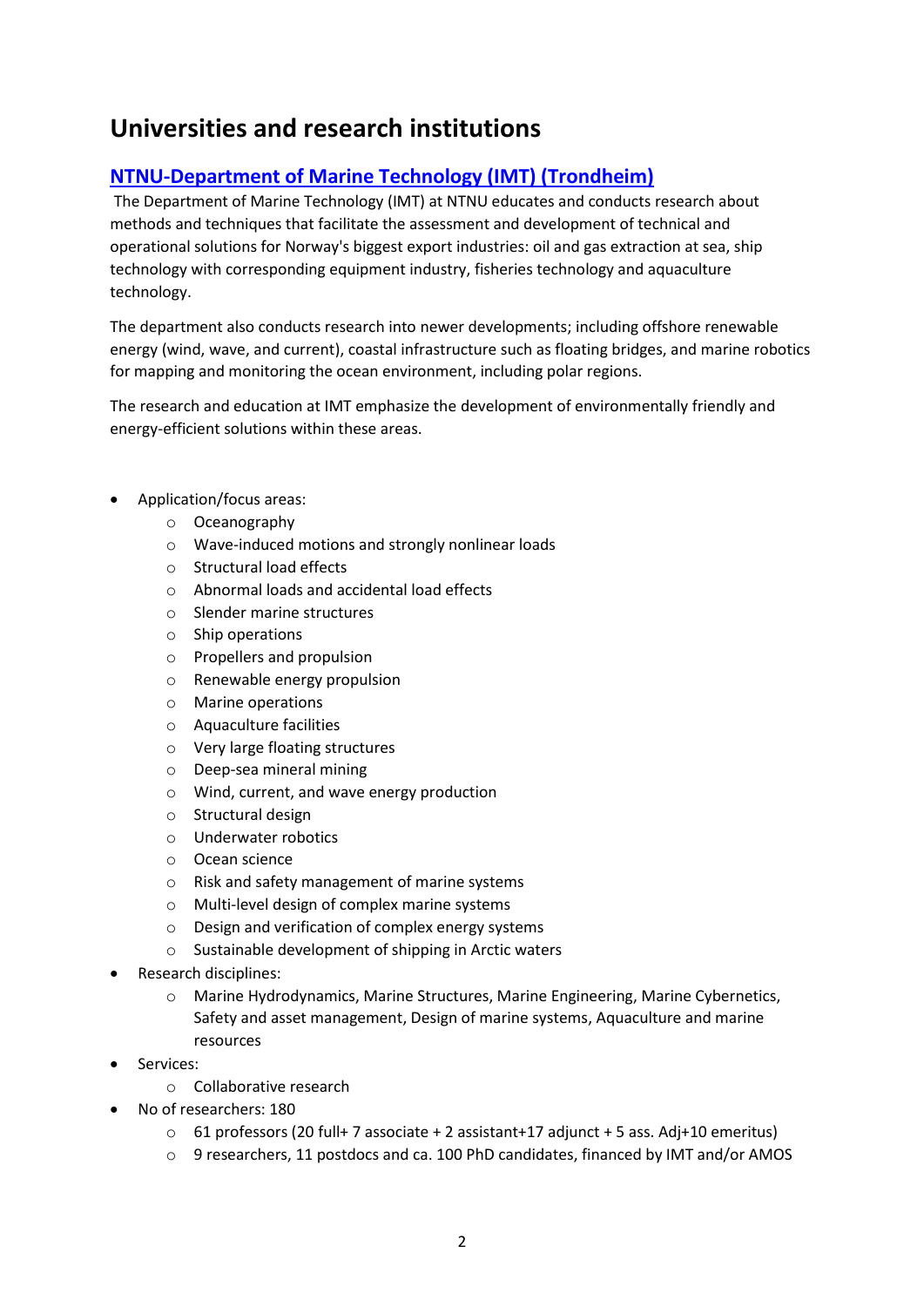# <span id="page-2-0"></span>**NTNU- [Department of Ocean Operations and Civil Engineering](https://www.ntnu.edu/ihb) (Ålesund)**

The Department of Ocean Operations and Civil Engineering is aiming to be an international knowledge and innovation hub in the field of maritime operations. This involves education and research in ship design and marine equipment as well as in the operations of vessels. Maritime operations can be regarded as the interplay between technology, human factors and business. In many cases it is in the interfaces between these areas that the inspiration arises to innovate and discover new solutions.

- Application/focus areas:
- Research disciplines:
- Services:
- No of researchers:

### **[Experts](https://www.ntnu.no/forskning/eksperter/marin-maritim) NTNU**

Some topics:

- [Navigation and vessel management](https://www.ntnu.no/forskning/eksperter/navigasjon)
- [Ships and marine constructions](https://www.ntnu.no/forskning/eksperter/skip)
- [Robots and robotics](https://www.ntnu.no/forskning/eksperter/roboter)
- [Radar, antennas, depth sounder](https://www.ntnu.no/forskning/eksperter/radar-antenner-ekkolodd)
- [Shipbuilding](https://www.ntnu.no/forskning/eksperter/skipsbygging)
- [Risk and safety](https://www.ntnu.no/forskning/eksperter/risiko-sikkerhet)

## <span id="page-2-1"></span>**Universitetet i Tromsø - [Advanced maritime ship operations](https://en.uit.no/forskning/forskningsgrupper/gruppe?p_document_id=489544)**

The scientific aim of the research group in advanced maritime ship operations, is directed towards a determined striving to be a highly competent team, by using new knowledge and experience. The aim is to create scientific values within the field of advanced maritime solutions in order to benefit the development within advanced ship operations.

Advanced maritime operations is today an emerging academic field, where the implementation of autonomous or semi-autonomous control, support and maintenance systems is an attractive solution to increase the operational performance and provide safer environment for the values on-board the ships, whether it is staff, passenger or cargo to be transported.

- Application/focus areas:
	- o Digitalization of the maritime industry.
	- o Remote controlled and autonomous ship navigation.
	- o Ship energy efficiency and emission control.
- Research disciplines:
	- $\circ$  Advanced data analytics and digital models for ship performance and emission control.
	- o Advanced predictor and deep learning for autonomous and remote-controlled ship navigation.
	- o Life cycle and cost analysis (LCCA) on maritime applications and technologies.
	- o Nano-technology for maritime applications.
	- o Sensors and sensor performance
- Services:
	- o Contract and collaborative research
	- o Research based advisory services
- No of researchers: 12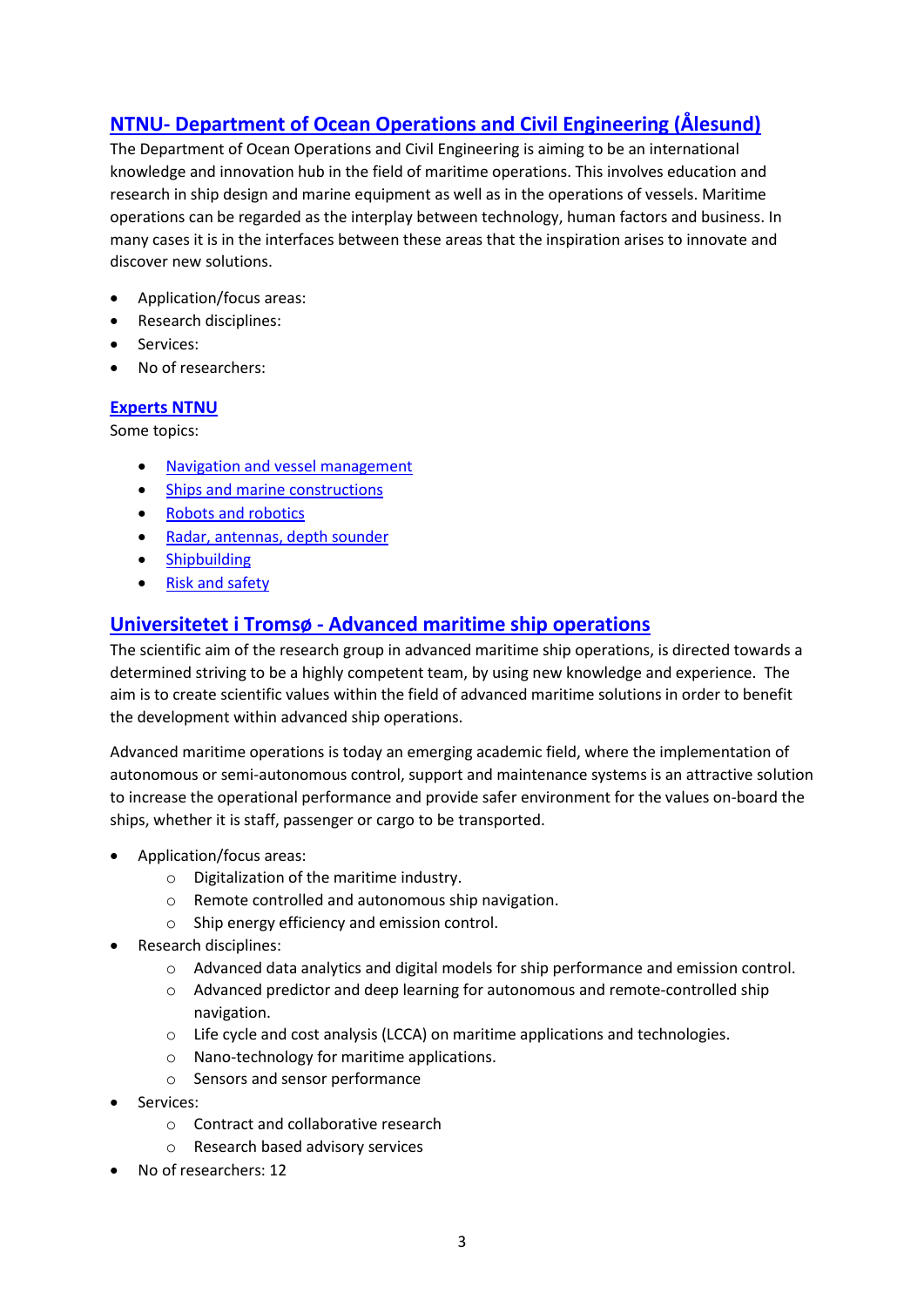# <span id="page-3-0"></span>**Høgskulen på Vestlandet - [Maritime safety research \(MarSafe\)](https://marsafe.azurewebsites.net/)**

Researching Maritime Safety & Human Factors at the Department of Maritime Studies, Western Norway University of Applied Sciences (HVL).<https://www.hvl.no/forsking/gruppe/marsafe/>

MarCATCH is a maritime research centre that has an overall focus on maritime safety. The activities within MarCATCH includes e.g. safety and welfare for passengers, usability, safety and design of ships and ship equipment, safety management, autonomy, inter-personal relations and maritime regulations.

Relevant research fields include human factors, human-machine interface (HMI), computer science, control technology and electrical engineering, naval architecture, ocean technology and various social science field such as social anthropology, organization and management, law, etc.

MarCATCH takes a systemic perspective, and the research programs MarSafe and AITES are strongly connected to the maritime centre.

- Application/focus areas:
	- Our research is human-centred and system-oriented. We regard the human as the most important part of the system. We perform most of our research in the field and in close collaboration with the shipping industry.
- Research disciplines:
	- o The MarSafe research group is cross- disciplinary and the members have backgrounds within nautical science, engineering, law, safety science, and social sciences including anthropology and psychology.
- Services:
	- o Research based advisory services providing information and expertise to regulators in issues regarding for example safety management, fatigue, manning
	- o Advisory role for maritime unions
	- o Contract research for maritime organisations
- No of researchers: 24
	- $\circ$  4 full professors, 4 associate professors, 7 associate professors II, 5 PhD students.

# <span id="page-3-1"></span>**Høgskulen på Vestlandet – [Department of Mechanical-](http://www.hvl.no/imm) and Marine [Engineering \(IMM\)](http://www.hvl.no/imm)**

The research and development at the Department of Mechanical- and Marine Engineering (Western Norway University of Applied Sciences) is strongly connected to experimental testing in the MarinLab located in Bergen,<http://www.hvl.no/om/marinlab/> . The department cooperates with local industry in both Bergen and Haugesund. Collaboration with NORCE as well as with the Department of Physics and Technology at the University of Bergen (UiB) is increasing. The mechanical department located in Haugesund is working on the EU project DECOM Tools "Decommissioning of offshore wind parks" [https://northsearegion.eu/decomtools/.](https://northsearegion.eu/decomtools/)

The main interests are related to renewable and environmentally friendly solutions for marine vehicles, structures and operations.

- Application/focus areas:
	- o Ship resistance and motion reduction
	- o Motion response in waves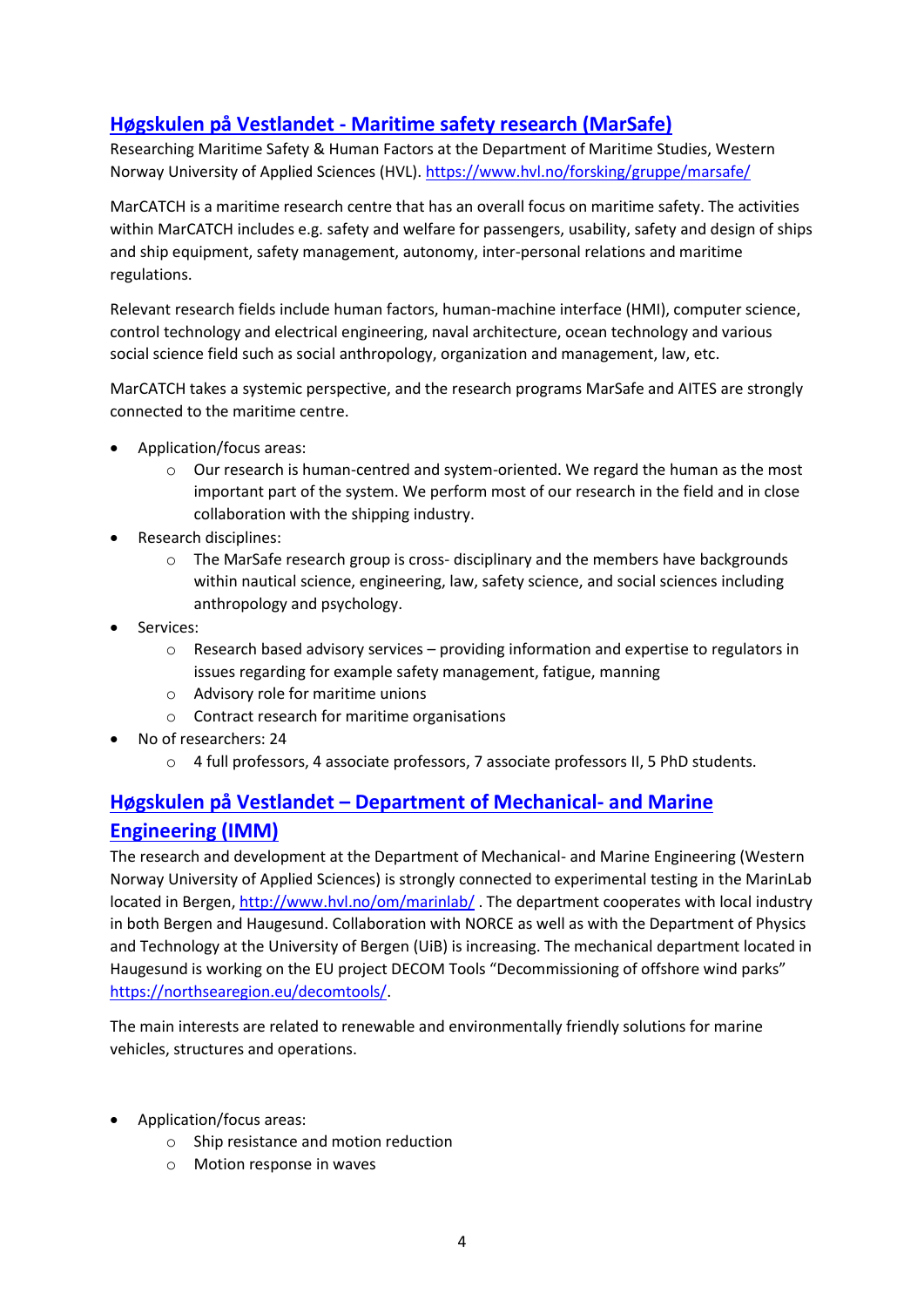- o Offshore operations
- o Loads on structures during offshore operations
- o Offshore fish farm hydrodynamics and construction
- o Tidal- and wind turbines
- o Foil technology for renewable energy and hydrofoil work boats
- o Renewable fuels for ships and ferries, biofuels and hydrogen
- Research disciplines:
	- o Hydrodynamics, Marine Engineering, Marine machinery
- Services:
	- o Collaborative research

No of researchers: 8

# <span id="page-4-0"></span>**[Molde](https://www.himolde.no/) University College – (HiMolde) & Møreforsking Molde AS (MFM)**

[HiMolde](https://www.himolde.no/english/) is a specialized university with a high focus on logistics.

The Department of Logistics comprises 55 employees. Contact details could be found here: [https://www.himolde.no/personer/log/.](https://www.himolde.no/personer/log/)

[MFM](http://www.moreforsk.com/) is a research institute partly owned by HiMolde doing commissioned research. Several of the research groups comprise members from both MFM and HiMolde, and function as a unified research environment.

The most relevant research groups for maritime research are:

- a. [Logistics](https://www.himolde.no/forskning/grupper/logistics/index.html) Logistics solutions for supply, production and distribution. Value chain analyses.
- b. [Engineering Logistics](https://www.himolde.no/english/research/research-groups/engineering-logistics/) Manufacturing networks and industrial clusters, Global value chains and sourcing strategies, Enabling technologies in manufacturing networks, Industry 4.0
- c. [SCM and Information Systems](https://www.himolde.no/forskning/grupper/scm-and-information-systems/) Integrated Logistics and Information Systems, IoT, ERP
- d. [Transportation Research Group](https://www.himolde.no/forskning/grupper/transportgruppen/) Transport policy and appraisal, Transport flow modelling, Freight and logistics
- Application/focus areas:
	- $\circ$  Logistics solutions for supply, production and distribution. Value chain analyses
	- o Manufacturing networks and industrial clusters, Global value chains and sourcing strategies, Enabling technologies in manufacturing networks, Industry 4.0
	- o Integrated Logistics and Information Systems, IoT, ERP
	- o Transport policy and appraisal, Transport flow modelling, Freight and logistics
- Research disciplines:
	- o Transport Economics, Logistics, Supply Chain Management, Mathematical Optimization
	- o
- Services:
	- o
- No of researchers:55 at HiMolde, 10 at MFM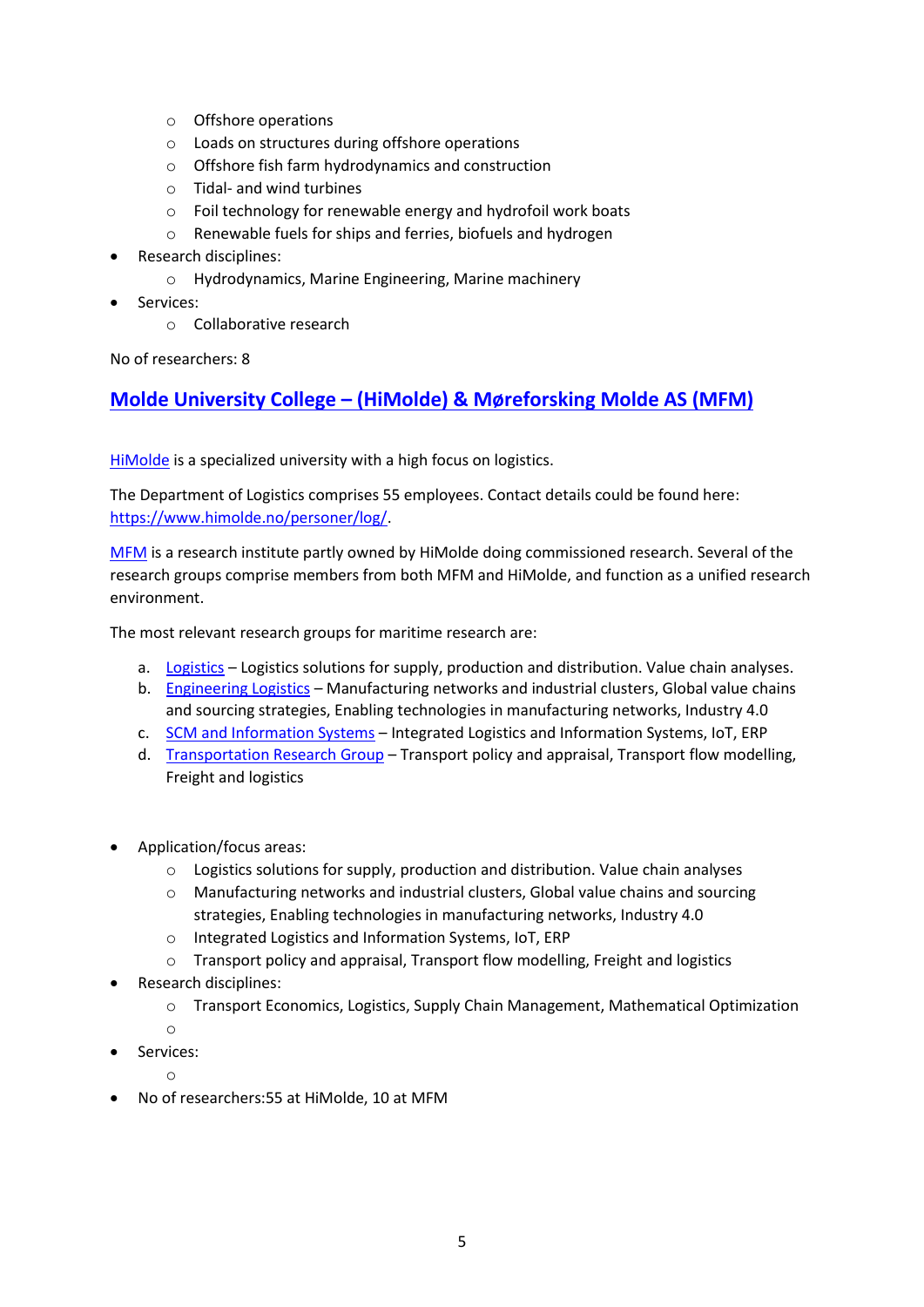# <span id="page-5-0"></span>**Universitetet i Sørøst-Norge – [Institutt for maritime operasjoner](https://www.usn.no/om-usn/organisering/fakultetene/fakultet-for-teknologi-naturvitenskap-og-maritime-fag/institutt-for-maritime-operasjoner/)**

The institute offers education in shipping and logistics, nautical, marine technical operations, maritime management and nautical operations (phd).

### **[Maritime Logistics](https://www.usn.no/english/research/our-research/maritime-enterprise/maritime-logistics-research/) (MaritimeLog)**

MaritimeLog as a part of USN, deliver research-based education programs; from BSc in nautical Sciences and Shipping & Logistics, MSc in Maritime Management to PhD in Nautical Operations (copartnership with 3 other universities/colleges).

- Application/focus areas:
	- o Digitalization in Shipping Operations & maritime and nautical systems
	- o Sustainability and green thinking in maritime and nautical industry
	- o City Logistics, Port & Terminals, Ship Operation management
	- o Process excellence and performance management
	- o Optimization of port, terminal and ship operations
	- o Simulation and emulation of port, terminal, ship operations and container flow/goods flow
	- o Managing risks, ships safety and legal regulation
	- o The resilient supply chain and global multimodal supply chains.
- Research disciplines:
- Services:
- No of researchers:12

#### **[Training and Assessment](https://www.usn.no/forskning/hva-forsker-vi-pa/maritim-virksomhet/training-and-assessment/) (TARG)**

The vision of the research group is focused on developing training and assessment methods (rigorous, unbiased and automated) for complex work performances such as coastal navigation, maritime operations and teamwork.

- Application/focus areas:
	- o Simulator training
	- o Maritime Education and Training
	- o Performance assessment
	- o Resource management
	- o Human-machine interaction
	- o Safety leadership
	- o Accident Analysis
- Research disciplines:
- Services:
- No of researchers:9

#### **Center [for Security, Crisis Management and Emergency Management](https://www.usn.no/forskning/hva-forsker-vi-pa/okonomi-ledelse-og-politikk/sikkerhet-krisehandtering-og-beredskapsledelse/)**

The Center's purpose is research-based knowledge of security, crisis management and emergency Preparedness. The Center is an arena where practitioners and researchers from different disciplines meet and collaborate on research and development projects. The Center is regionally, nationally and internationally oriented and is perceived as useful and relevant for emergency response actors. The Center targets several sectors and represent different disciplines from the University of South East Norway. The Center helps in developing increased knowledge about risk, vulnerability, prevention and management of unwanted incidents in society. The University's expertise in emergency response management, technology and maritime safety, public health preparedness, ICT security and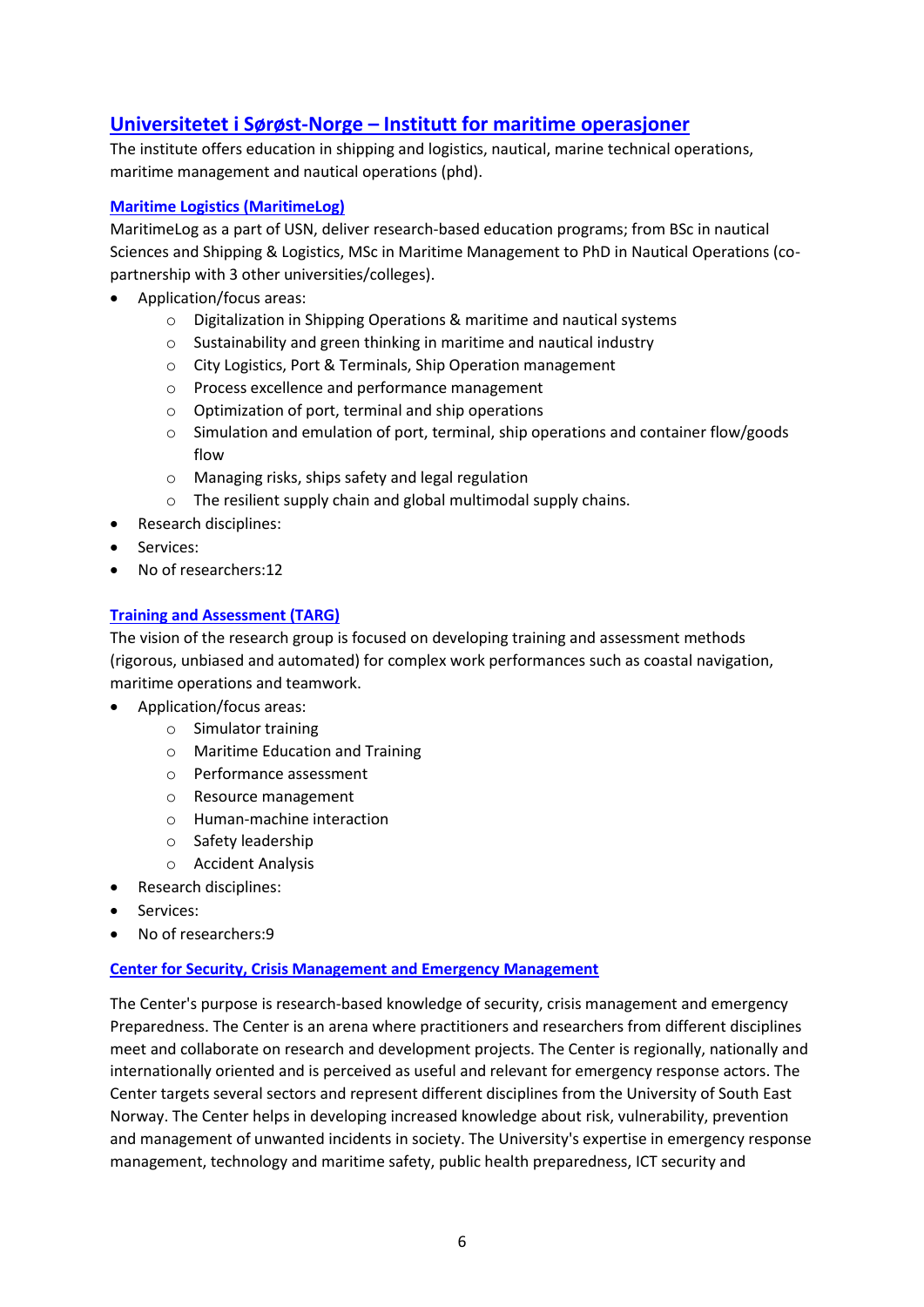collaboration between public, private and voluntary agencies, will be key areas in the Center's academic portfolio.

- Application/focus areas:
	- o emergency response management
	- o technology and maritime safety
	- o public health preparedness,
	- $\circ$  ICT security and collaboration between public, private and voluntary agencies
- Research disciplines:
	- $\circ$  Emergency management, crisis management, collaboration, government, public policy, leadership, innovation, organizational studies, ICT, maritime
- Services:
	- o Contract research
	- o Collaborative research
	- o Research based advisory services
- No of researchers: ca 10
	- o Will differ (project based), but a core of about 10 researchers

# <span id="page-6-0"></span>**NHH - [Centre for Shipping and Logistics](https://www.nhh.no/en/research-centres/shipping-and-logistics/) - CSL**

Both shipping and logistics are traditional research fields at NHH. The Center for Shipping and Logistics continues and develops this field through both theoretical and empirical research related to maritime transport and logistics in close interaction with Norwegian industry. The research group comprise a broad set of interests and expertise ranging from traditional operations research and shipping economics to how companies in shipping and logistics can exploit data analytics and digitalization.

- Application/focus areas:
	- o Green shipping and energy efficiency
	- o The logistics of autonomous vessels
	- o Freight derivatives and risk management
	- o Optimization of technical and commercial ship operation
	- o Maritime big data and analytics
	- o Maritime history
- Research disciplines:
	- o Management science, Operational Research, Econometrics, Shipping economics
- Services:
	- o [Applied research](https://www.nhh.no/en/research-centres/shipping-and-logistics/research/funded-research-projects/) projects with industry partners
	- o [Students master theses](https://www.nhh.no/en/research-centres/shipping-and-logistics/topics-for-master-theses/) relevant to companiess,
	- o Talks at conferences and seminars,
	- o Annual [shipping conference](http://www.leadershipbergen.no/) for the industry,
	- o [Executive programmes](https://www.nhh.no/en/executive/) (Executive MBA in shipping, planned)
- No of researchers: 15
	- $\circ$  8 professors, 1 Post. Docs, 4 PhD students, 2 professor emeriti and 1 affiliated researcher, 1 post doc and 1 PhD student at SNF (see [below\)](file:///C:/Users/kjr/AppData/Local/Microsoft/Windows/INetCache/Content.Outlook/NJXH3XCI/Forskningsmiljøer%20Maritime-innspil%20CSL%202.docx%23_SNF_–_Shipping)
- CSL contact person professo[r Stein W. Wallace](https://www.nhh.no/en/employees/faculty/stein-w.-wallace/) [\(stein.wallace@nhh.no\)](mailto:stein.wallace@nhh.no)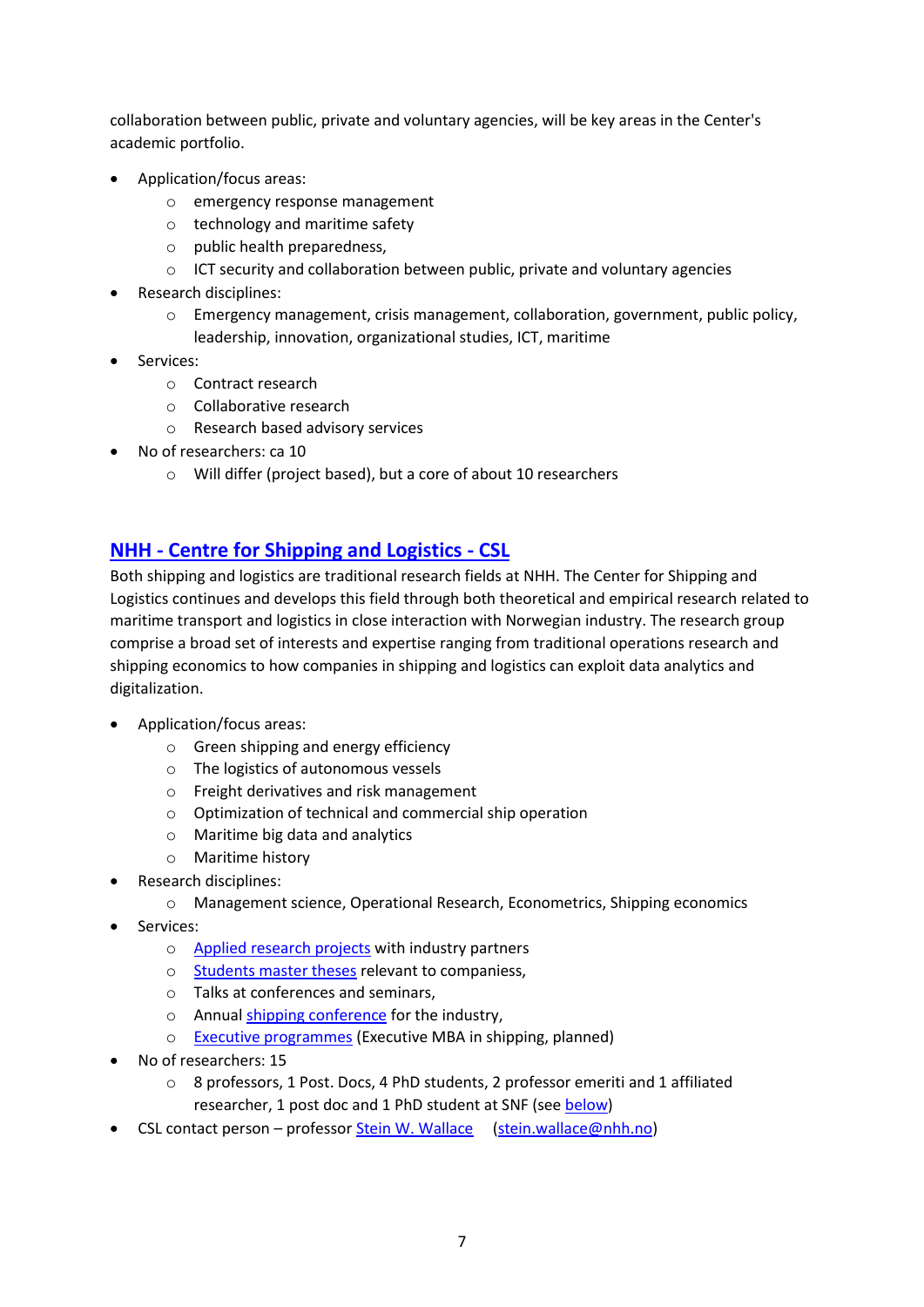## **[Experts at NHH](https://www.nhh.no/en/about-nhh/for-media/)**

Selected topics:

- [Shipping, transport and logistics](https://www.nhh.no/en/search/?ct=researchers&q=shipping%2Ctransport%2C+logistics)
- [International economics](https://www.nhh.no/en/search/?ct=researchers&q=%22international+economics%22)
- [International Business](https://www.nhh.no/en/search/?q=%22international+business%22&ct=researchers)

## <span id="page-7-0"></span>**SNF – [Shipping and logistics](https://www.snf.no/Research-Programs/Shipping-and-Logistics.aspx)**

The Shipping and Logistics Research Program at SNF comprises of both theoretical and empirical maritime transport and logistics research in close co-operation with the Norwegian and international maritime industry. Having leading scholars in both economics and operations research within the group sets us apart from more technically-focused groups at other institutions in Norway and internationally. We believe that the most challenging questions and innovative research will arise where the two areas intersect – such as optimizing decisions under uncertainty subject to more realistic models of market uncertainty.

- Application/focus areas:
	- o Autonomous vessels
	- o Applications of smart digital contracts in shipping
	- o Energy efficiency and emission from shipping
	- o Maritime big data and analytics
- Research disciplines:
	- o Economics, Management science, Contract Theory , Stochastic optimization
- Services:
	- o [Applied research](https://www.nhh.no/en/research-centres/shipping-and-logistics/research/funded-research-projects/) with industry partners
	- o Shipping seminars for the industry
- No of researchers: 3
	- $\circ$  1 researcher, 1 post doc, 1 PhD student, 9 affiliated professors and 3 PhD students at NHH (see [above\)](file:///C:/Users/kjr/AppData/Local/Microsoft/Windows/INetCache/Content.Outlook/NJXH3XCI/Forskningsmiljøer%20Maritime-innspil%20CSL%202.docx%23_NHH_-_Centre).
- Contact person: Programme director and professo[r Roar Ådland](https://www.nhh.no/en/employees/faculty/roar-os-adland/) [roar.adland@nhh.no](mailto:roar.adland@nhh.no)

### **[Experts at SNF](https://www.snf.no/Personnel/Haiying-Jia.aspx)**

- Shipping Economics
- Energy Economics
- Commodity Markets
- International trade

## <span id="page-7-1"></span>**Scandinavian Institute for Maritime Law (University of Oslo)**

The Institute is internationally renowned for its expertise in Maritime, Offshore, Petroleum and Energy Law. The Scandinavian Institute of Maritime Law includes two departments and one center; Department of Maritime Law, Department of Petroleum and Energy Law, and Center for European Law. The areas within maritime law department are:

- Application/focus areas:
	- o Contracts in maritime law
	- o Liability in maritime law
	- o Safety at sea covering environmental issues
	- o Infrastructure in the transport sector
	- o Aquaculture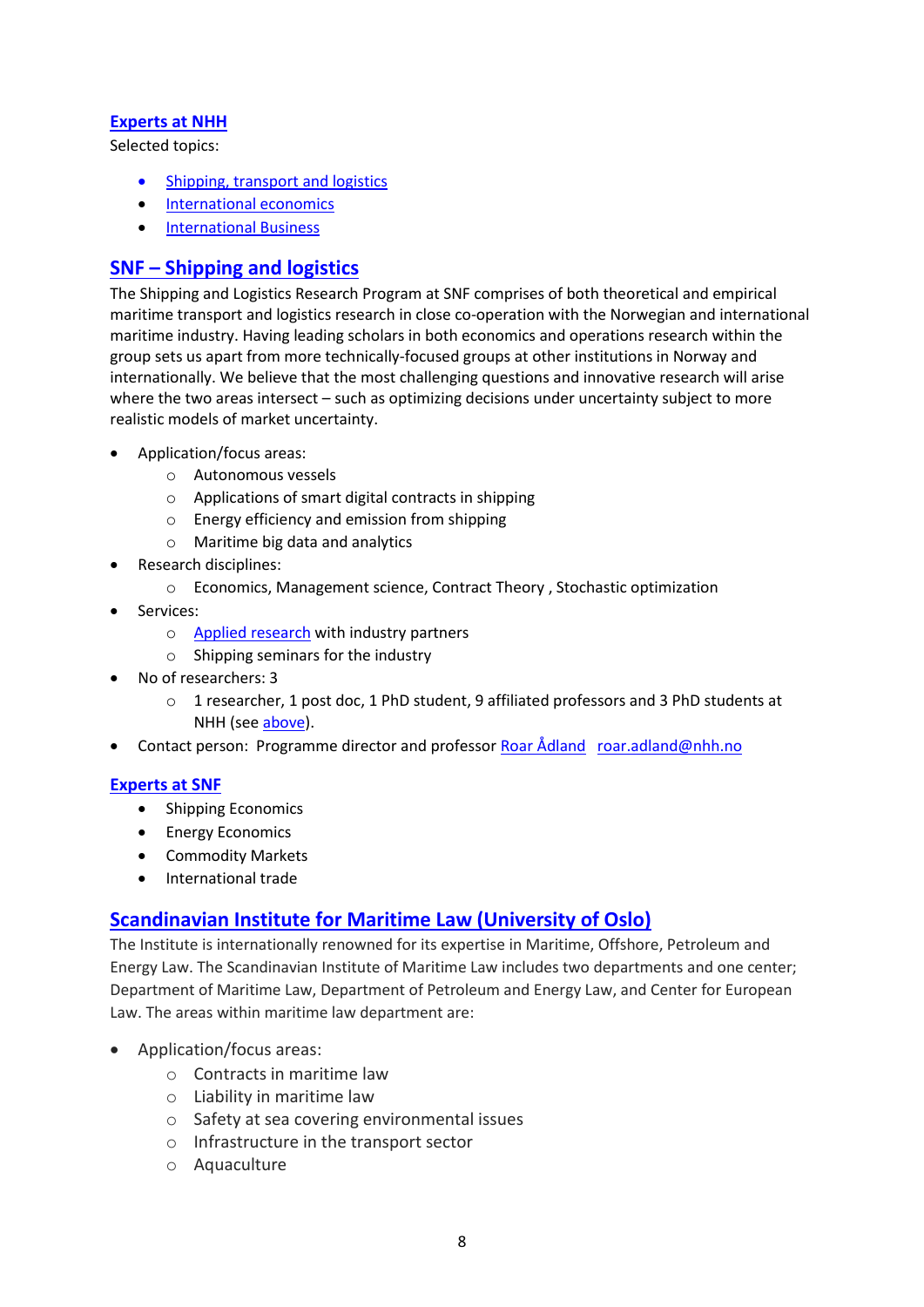- Research disciplines:
	- o Energy Law, Environment Law, Insurance Law, Law of the sea, Maritime Law, Contract Law, Marine Insurance, The [Arctic,](http://www.jus.uio.no/nifs/english/research/areas/arctic/) Legal regulation of the aquaculture industry, liability issues relating to autonomous shipping.
- Services:
	- o Contract research
	- o Collaborative research
	- o Research-based advisory services
- No of researchers: 30

## <span id="page-8-0"></span>**[SINTEF Ocean](https://www.sintef.no/en/ocean/)**

SINTEF Ocean is engaged in research and innovation related to the ocean space for national and international industry. SINTEF Ocean's ambition is to continue Norway's leading position in marine technology and biomarin research.

The maritime areas are mainly maritime transport systems, maritime energy systems, numerical and experimental hydrodynamics.

#### **[Maritime Transport Systems](https://www.sintef.no/maritime-transportsystemer/)**

The *Maritime Transport Systems* group possesses interdisciplinary expertise in research, innovation and analysis. Our activity focuses on issues related to logistics and digital shipping. Within logistics, we focus on design and management of maritime value chains, fleet optimization and ship concept analyses, while autonomous solutions for ships, applied maritime communication and digital information processing are our focus areas in digital shipping.

- Application/focus areas:
- Research disciplines:
- Services:
- No of researchers:

### **[Maritime Energy Systems](https://www.sintef.no/maritime-energisystemer/)**

The *Maritime Energy Systems* group has a long tradition in the work of improving the efficiency of combustion engines, developing new combustion engines, developing gas engine technology, measuring and characterizing emissions to air. We also focus on non-traditional and new fuels, hybrid energy systems that include batteries and fuel cells, emissions to air and sea from energy systems. Our focus areas are aimed at the future zero and low emission energy systems for ships.

- Application/focus areas:
- Research disciplines:
- Services:
- No of researchers:

The **Numerical and Experimental Hydrodynamics group** work in the interaction between the use of numerical tools and the hydrodynamic laboratories at Tyholt in Trondheim. The research groups possess expertise related to hull design and propulsion, sea properties and manoeuvring. Research related to surface treatment of the hull for the improvement of resistance properties, propulsion and optimization of hull for the best performance in a seaway, are all important issues being worked on. In addition, seaworthiness related to equipment and personnel, as well as manoeuvrability both at sea and in port important topics. The research groups perform both model experiments and numerical calculations, as well as develop hydrodynamic software for both internal and external use.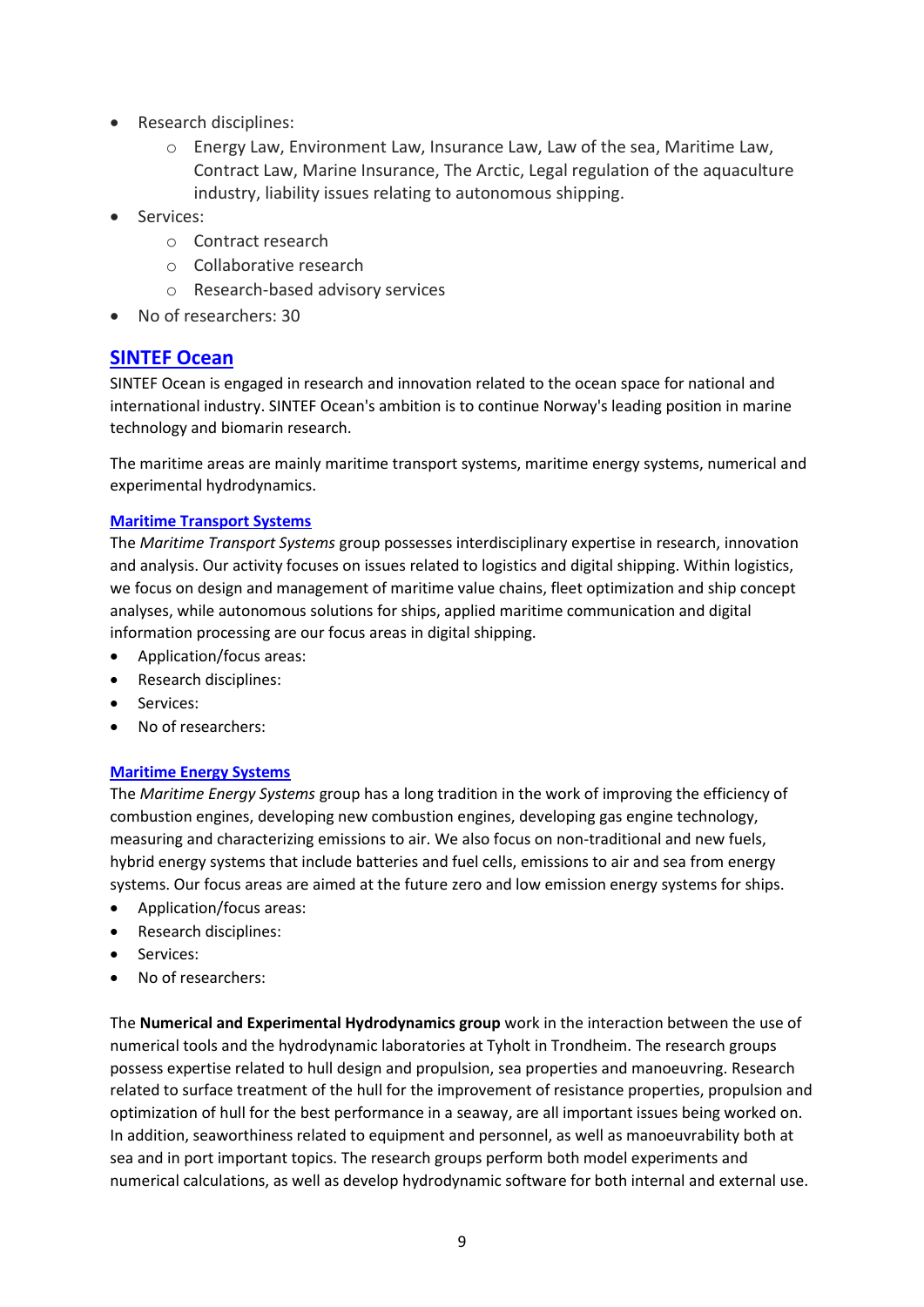- Application/focus areas:
- Research disciplines:
- Services:
- No of researchers:

# <span id="page-9-0"></span>**[Forvarets forskningsinstitutt](http://www2.ffi.no/maritime-systemer) – maritime systemer**

- Application/focus areas:
	- o Maritime surveillance
	- o Underwater sensor systems
	- o Seafloor Mapping
	- o Mine-hunting
	- o o Unmanned underwater vehicles
- Research disciplines:
- Services:
- No of researchers:

## **Unmanned underwater vehicles:**

FFI has over 25 years built up considerable expertise in unmanned underwater vehicles (AUVs). FFI has always had a strategic cooperation with the Norwegian company Kongsberg Maritime (KM) and this has resulted, among other things, in the product HUGIN AUV. FFI also collaborates closely with the Norwegian Navy on concepts for operation, use and experience of AUV.

Militarily, the main focus of the AUV development has been mine hunting. For the civilian sector surveying for the offshore sector, inspection of pipelines and search for casualties has been central.

FFI has high-level disciplines in the field of control autonomy for AUV, advanced processing of sonar data, automatic analysis of AUV sensor data, navigation and energy supply. Together, these research groups make up about 20 people, with typically just over 10 man-years targeting AUV development.

# <span id="page-9-1"></span>**Other research organisations**

# <span id="page-9-2"></span>**[DNV-GL TECHNOLOGY & INNOVATION](https://www.dnvgl.com/technology-innovation/index.html)**

### **[Strategic Research Programmes:](https://www.dnvgl.com/technology-innovation/sri/index.html)**

### **[Maritime](https://www.dnvgl.com/technology-innovation/sri/maritime-transport/index.html)**

The Maritime Transport Program focuses on how shipping can become safer and greener, and how this will affect and drive our business in the future. We have a long-term research perspective and our main focus is on understanding how technology developments will affect the shipping industry in the future.

- Application/focus areas:
	- o Digitalization of the maritime industry
	- o Remote controlled and autonomous ships
	- o Decarbonization of shipping
	- o Environmental loads on ships
- Research disciplines: